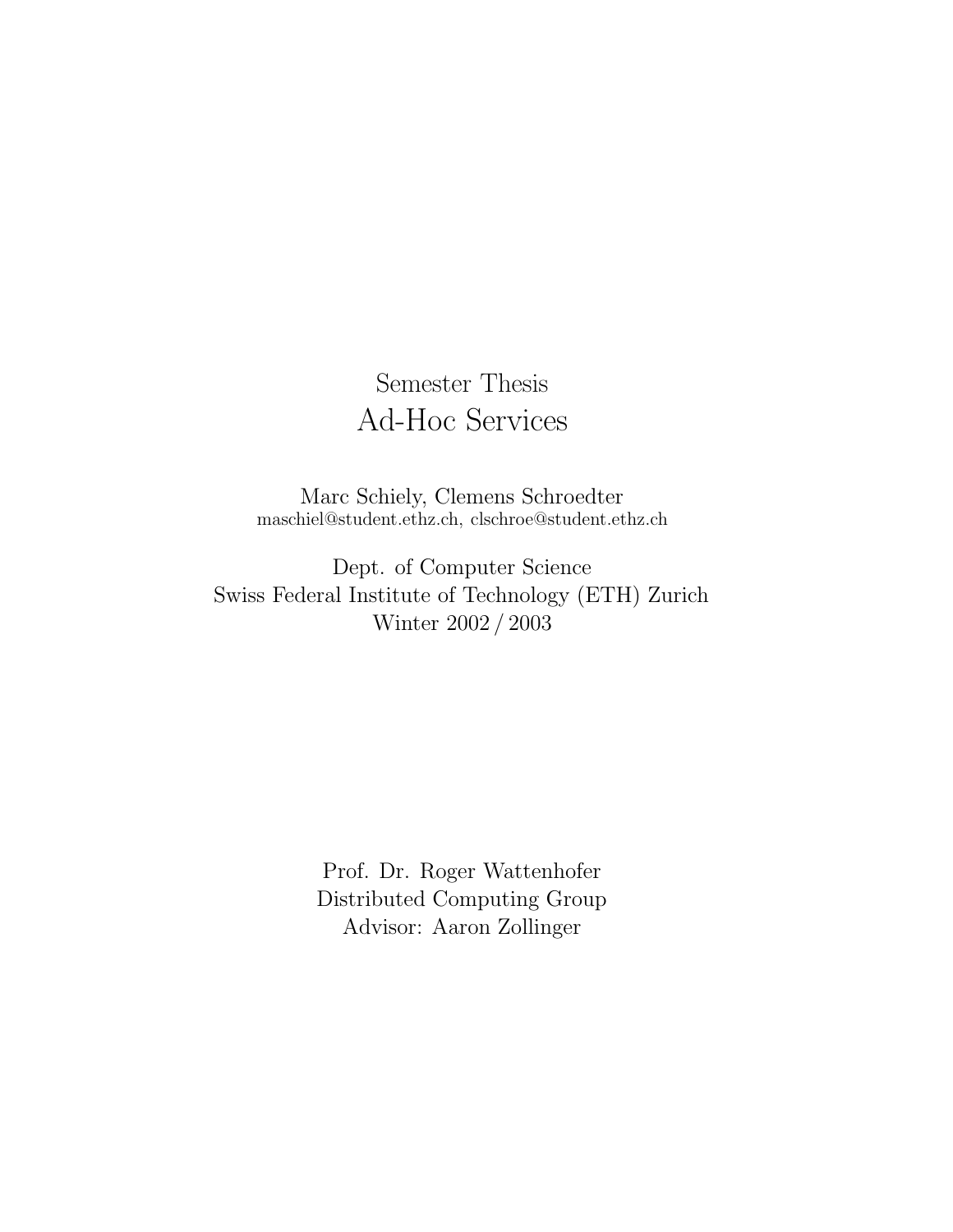## **Contents**

| $\mathbf{1}$ | Introduction                              |                                                                                                                                                                                          |                       |  |  |  |  |  |  |  |  |  |  |
|--------------|-------------------------------------------|------------------------------------------------------------------------------------------------------------------------------------------------------------------------------------------|-----------------------|--|--|--|--|--|--|--|--|--|--|
| $\bf{2}$     | 2.1<br>2.2<br>2.3<br>2.4                  | <b>Performance Measures</b><br>Testing communication with a small amount of data $\ldots \ldots \ldots$<br>Testing communication with a big amount of data $\ldots \ldots \ldots \ldots$ | 3<br>3<br>3<br>3<br>3 |  |  |  |  |  |  |  |  |  |  |
| 3            |                                           | A Framework for System Wide Accessible Services                                                                                                                                          |                       |  |  |  |  |  |  |  |  |  |  |
|              | 3.1                                       | Demands                                                                                                                                                                                  | 6                     |  |  |  |  |  |  |  |  |  |  |
|              | 3.2                                       |                                                                                                                                                                                          | $6\phantom{.}6$       |  |  |  |  |  |  |  |  |  |  |
|              | 3.3                                       | Changing the Communication Technology                                                                                                                                                    | $8\,$                 |  |  |  |  |  |  |  |  |  |  |
|              | $3.4\,$                                   |                                                                                                                                                                                          | 8                     |  |  |  |  |  |  |  |  |  |  |
| 4            | <b>Service Compiler for RMI Framework</b> |                                                                                                                                                                                          |                       |  |  |  |  |  |  |  |  |  |  |
|              | 4.1                                       |                                                                                                                                                                                          | 9                     |  |  |  |  |  |  |  |  |  |  |
|              | 4.2                                       |                                                                                                                                                                                          | 9                     |  |  |  |  |  |  |  |  |  |  |
|              | 4.3                                       |                                                                                                                                                                                          | 9                     |  |  |  |  |  |  |  |  |  |  |
|              | 4.4                                       |                                                                                                                                                                                          | 10                    |  |  |  |  |  |  |  |  |  |  |
| 5            |                                           | <b>Implementing new Services</b>                                                                                                                                                         | 12                    |  |  |  |  |  |  |  |  |  |  |
|              | 5.1                                       |                                                                                                                                                                                          | 12                    |  |  |  |  |  |  |  |  |  |  |
|              | 5.2                                       |                                                                                                                                                                                          | 12                    |  |  |  |  |  |  |  |  |  |  |
|              | 5.3                                       |                                                                                                                                                                                          | 12                    |  |  |  |  |  |  |  |  |  |  |
| 6            |                                           | <b>Ad-Hoc-Services</b>                                                                                                                                                                   | 13                    |  |  |  |  |  |  |  |  |  |  |
|              | 6.1                                       | General design                                                                                                                                                                           | 13                    |  |  |  |  |  |  |  |  |  |  |
|              | 6.2                                       |                                                                                                                                                                                          | 14                    |  |  |  |  |  |  |  |  |  |  |
|              |                                           | 6.2.1                                                                                                                                                                                    | 14                    |  |  |  |  |  |  |  |  |  |  |
|              |                                           | 6.2.2                                                                                                                                                                                    | 14                    |  |  |  |  |  |  |  |  |  |  |
|              |                                           | 6.2.3                                                                                                                                                                                    | 15                    |  |  |  |  |  |  |  |  |  |  |
|              | 6.3                                       |                                                                                                                                                                                          | 15                    |  |  |  |  |  |  |  |  |  |  |
|              |                                           | 6.3.1                                                                                                                                                                                    | 15                    |  |  |  |  |  |  |  |  |  |  |
|              |                                           | 6.3.2<br>Messaging service                                                                                                                                                               | 15                    |  |  |  |  |  |  |  |  |  |  |
|              |                                           | 6.3.3                                                                                                                                                                                    | 15                    |  |  |  |  |  |  |  |  |  |  |

#### 7 Conclusions 17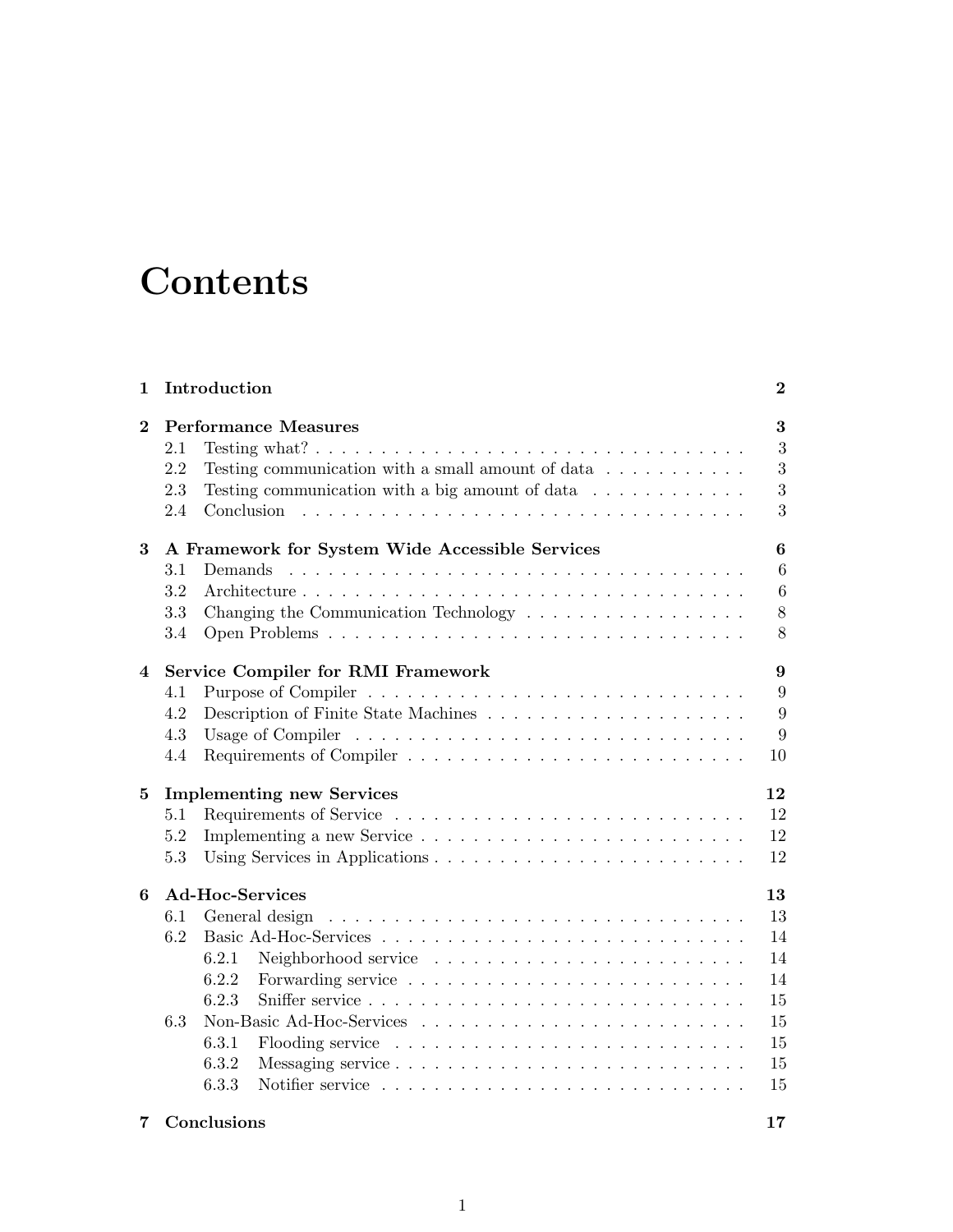# Chapter 1 Introduction

#### Marc Schiely

The objective of this thesis was to implement some basic ad-hoc services which can be used by Java applications running on the system. To realize this task, we needed a framework which allows applications to access the functions of the services. The services should be started at the start-up of the machine and run in the background.

One of the demands was that the applications should not need to know anything about the kind of communication that is used between the application and the service. It should be possible to add new services to the existing framework, too. Another requirement was that it is possible to easily exchange the communication technology without changing services and applications. Chapter 3 describes the architecture of the framework we designed for those demands. Chapter 4 describes the compiler which is used to add new services to the machine.

Another aspect we paid attention to was performance. For selecting the right communication, we measured different kinds of communication for the messaging between the two Java Virtual Machines (Application - Services). In chapter 2 the results of these measurements are described.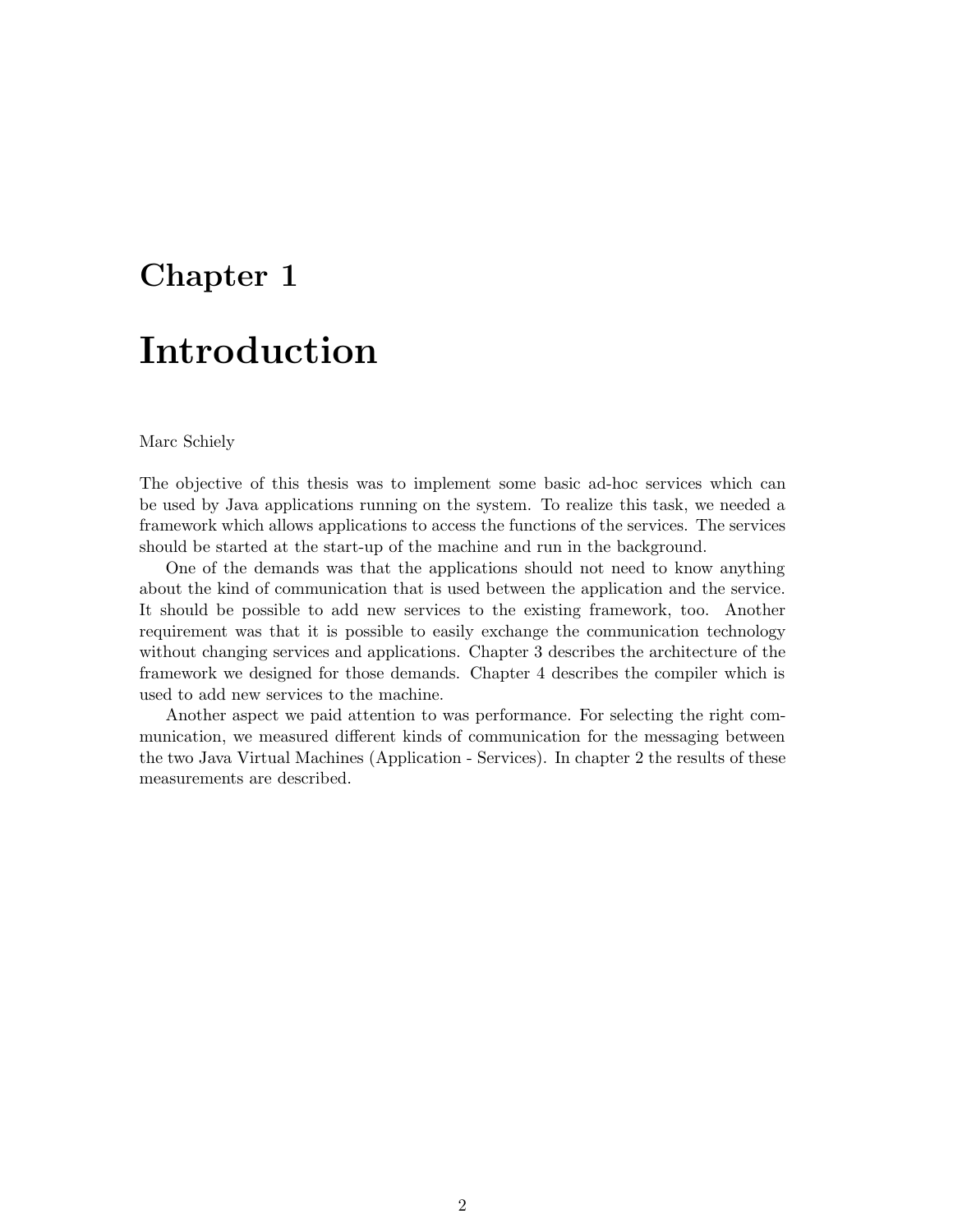## Performance Measures

Clemens Schroedter

#### 2.1 Testing what?

To find the best communication between the different Java Virtual Machines we first considered the internet to get an overview of the possible communication technologies. Basically we found the possibilities of using RMI (Remote Method Invocation) or Corba. We also implemented our own communication layer using sockets.

#### 2.2 Testing communication with a small amount of data

The next question was how to test the different communication methods. Therefore, we implemented a very simple Calculator which we used to test the performance for a small amount of data. First we established the communication and then we called the remote procedure 10 times. The Calculator received 2 integers and passed back one integer via the tested communication layer.

#### 2.3 Testing communication with a big amount of data

The next test we performed was about the speed of transmission of large data. Therefore we sent in each call an array of 10'000 bytes.

#### 2.4 Conclusion

Looking at the data, it was obvious to us not to use Corba. We were able to set up the fastest communication with our own implementation. But designing and implementing an own communication layer would have exceeded the scope of this thesis. One more reason against implementing the communication layer by ourselves was, that the own final implementation would probably be slower than the communication layer we tested. Thinking that the main effort should lie in the ad-hoc services and the framework design, we decided to use the RMI solution.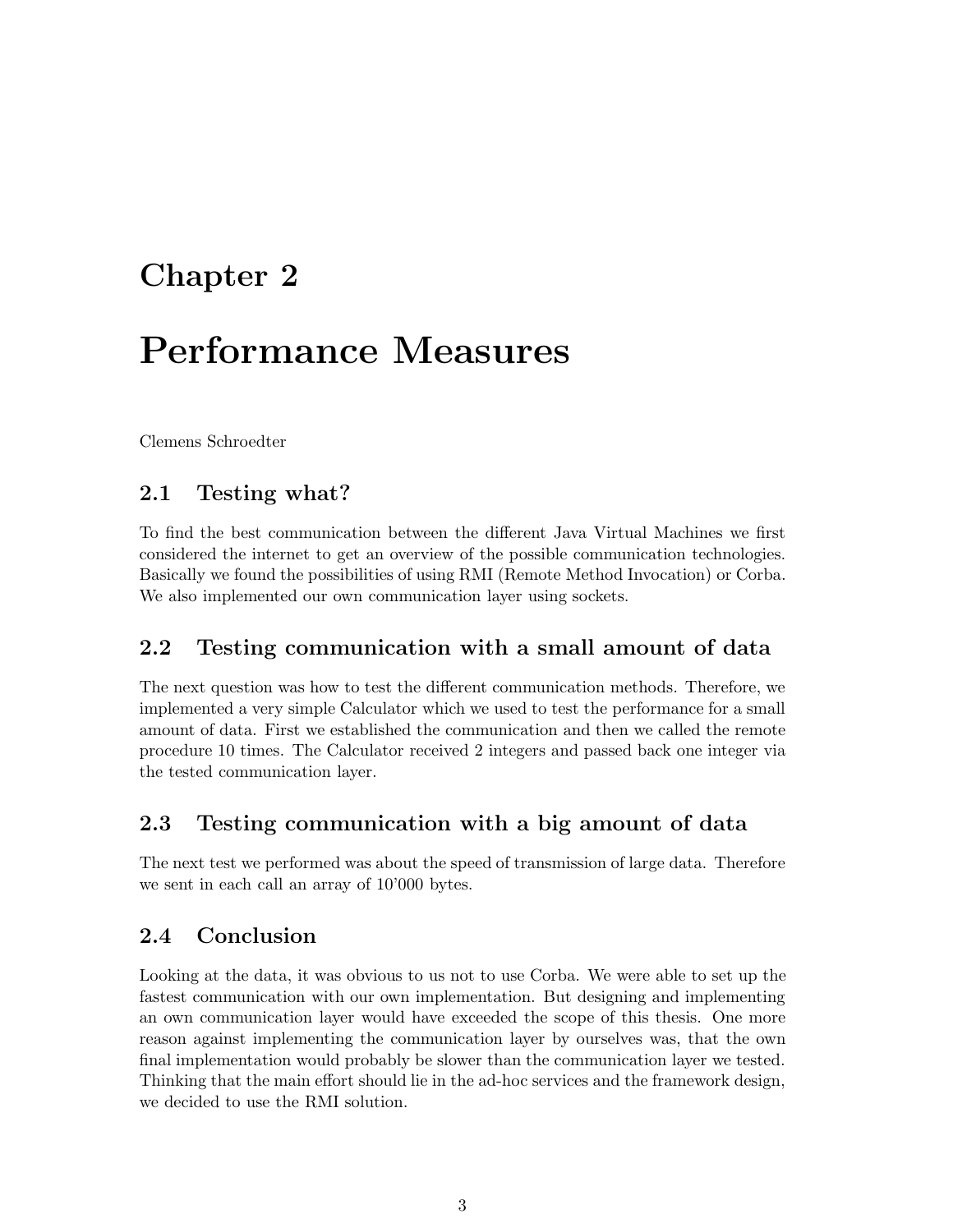| <b>RMI</b>     |                        |        |                                           |        |               |                             |               |       |        |        |         |              |
|----------------|------------------------|--------|-------------------------------------------|--------|---------------|-----------------------------|---------------|-------|--------|--------|---------|--------------|
| measurement    | Lookup                 | Call 1 | Call2                                     | Call 3 | Call 4 Call 5 |                             | Call 5 Call 7 |       | Call 8 | Call 9 | Call 10 | average Call |
| 1              | 811                    | 130    | 120                                       | 90     | 81            | 110                         | 100           | 100   | 110    | 100    | 101     | 104.2        |
| $\overline{c}$ | 791                    | 100    | 110                                       | 91     | 110           | 100                         | 90            | 110   | 110    | 90     | 111     | 102,2        |
| 3              | 751                    | 90     | 110                                       | 111    | 100           | 90                          | 90            | 100   | 110    | 90     | 100     | 99.1         |
| $\overline{4}$ | 731                    | ga     | 100                                       | 91     | 80            | 100                         | 80            | 110   | 90     | 90     | 91      | 92,2         |
| 5              | 731                    | 80     | 120                                       | 80     | 80            | 90                          | 90            | 91    | 100    | 100    | 80      | 91,1         |
| average        | 763                    | 98     | 112                                       | 92.6   | 90,2          | 98                          | 90            | 102,2 | 104    | 94     | 96,6    | 97,76        |
| selfmade       |                        |        |                                           |        |               |                             |               |       |        |        |         |              |
| measurement    | Init of sockets Call 1 |        | Call 2 Call 3 Call 4 Call 5 Call 6 Call 7 |        |               |                             |               |       | Call 8 | Call 9 | Call 10 | average Call |
| 1              | 150                    | 190    | 40                                        | 20     | 31            | 30                          | 20            | 40    | 20     | 30     | 20      | 46.78        |
| $\overline{c}$ | 151                    | 181    | 40                                        | 20     | 20            | 30                          | 30            | 30    | 20     | 20     | 20      | 43,44        |
| 3              | 151                    | 181    | 40                                        | 20     | 30            | 20                          | 30            | 30    | 20     | 20     | 30      | 43,44        |
| $\overline{4}$ | 140                    | 180    | 30                                        | 30     | 31            | 30                          | 20            | 40    | 20     | 30     | 20      | 45,67        |
| 5              | 151                    | 181    | 40                                        | 20     | 20            | 30                          | 20            | 30    | 20     | 30     | 20      | 43,44        |
| average        | 150,5                  | 185,5  | 40                                        | 20     | 25,5          | 30                          | 25            | 35    | 20     | 25     | 20      | 45,11        |
| <b>CORBA</b>   |                        |        |                                           |        |               |                             |               |       |        |        |         |              |
| measurement    | Init                   | Call 1 | Call 2 Call 3                             |        |               | Call 4 Call 5 Call 6 Call 7 |               |       | Call 8 | Call 9 | Call 10 | average Call |
| $\mathbf{1}$   | 500                    | 1302   | 401                                       | 400    | 391           | 401                         | 410           | 401   | 400    | 381    | 370     | 485,70       |
| $\overline{c}$ | 451                    | 901    | 391                                       | 380    | 461           | 421                         | 400           | 391   | 370    | 401    | 380     | 449.60       |
| 3              | 451                    | 881    | 360                                       | 361    | 370           | 361                         | 390           | 361   | 371    | 360    | 371     | 418,60       |
| $\overline{4}$ | 451                    | 861    | 360                                       | 351    | 360           | 361                         | 370           | 351   | 370    | 361    | 370     | 411,50       |
| 5              | 451                    | 871    | 351                                       | 350    | 361           | 360                         | 381           | 350   | 361    | 360    | 351     | 409,60       |
| average        | 460.8                  | 963,2  | 372,6                                     | 368,4  | 388,5         | 380,8                       | 390,2         | 370,8 | 374,4  | 372,6  | 368,4   | 435,00       |

Figure 2.1: Measurements with small amount of data, implementation in Java, times in ms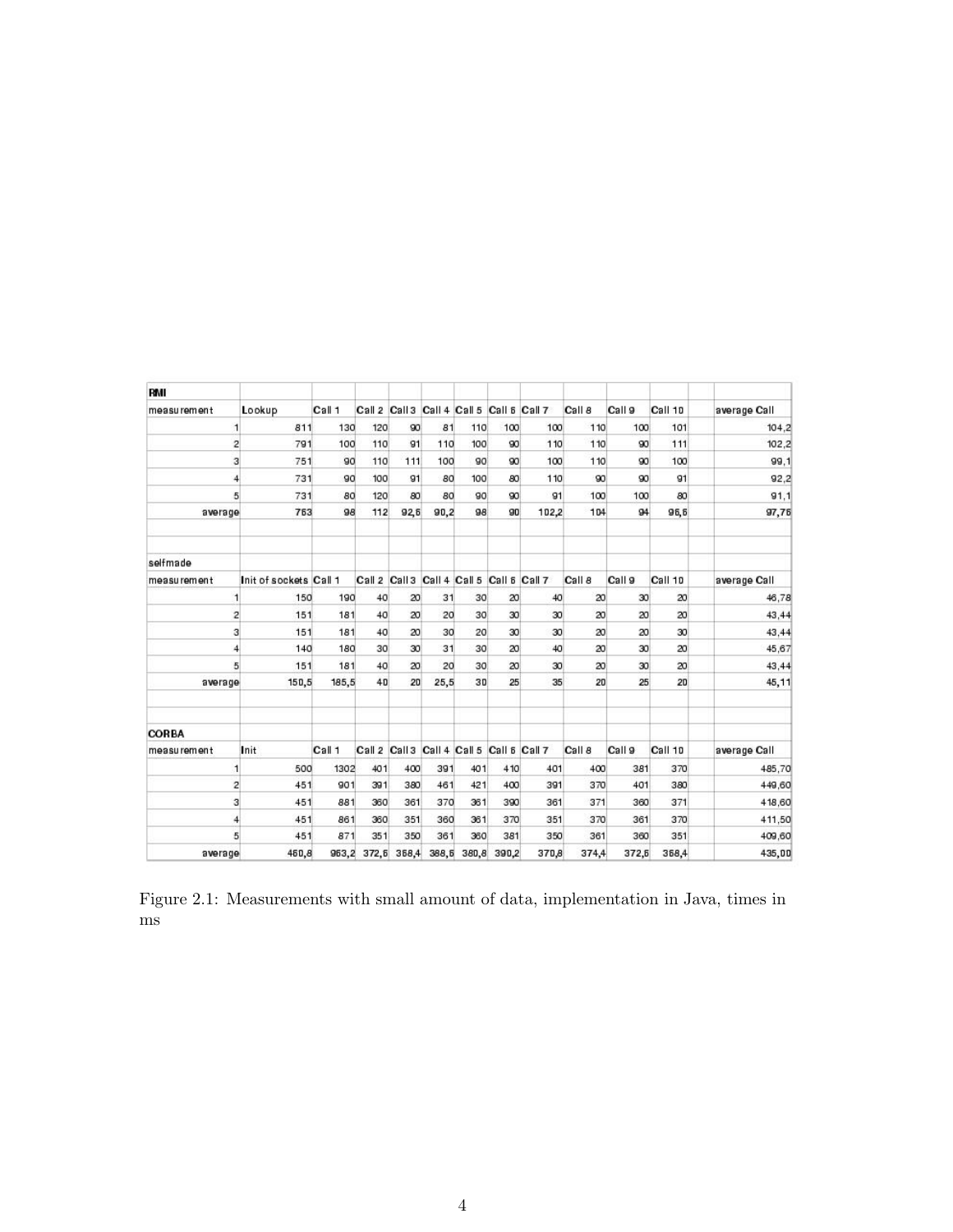| RMI            |                        |         |      |                 |    |         |                |                |      |                                                         |                                                                 |              |
|----------------|------------------------|---------|------|-----------------|----|---------|----------------|----------------|------|---------------------------------------------------------|-----------------------------------------------------------------|--------------|
| measurement    | Lookup                 | Call 1  |      |                 |    |         |                |                |      | Call 2 Call 3 Call 4 Call 5 Call 6 Call 7 Call 8 Call 9 | Call 10                                                         | average Call |
| 1              | 731                    | 40      | 20   | 50              | 30 | 30      | 40             | 30             | 20   | 20                                                      | 30                                                              | 31           |
| $\overline{a}$ | 761                    | 30      | 20   | 20              | 30 | 30      | 50             | 30             | 20   | 30                                                      | 20                                                              | 28           |
| 3              | 721                    | 40      | 30   | 30              | 30 | 30      | 40             | 20             | 20   | 30                                                      | 50                                                              | 32           |
| $\overline{4}$ | 731                    | 30      | 20   | 20              | 20 | 30      | 60             | 30             | 60   | 20                                                      | 20                                                              | 31           |
| 5              | 721                    | 30      | 20   | 20              | 20 | 30      | 40             | 20             | 30   | 30                                                      | 60                                                              | 30           |
| 6              | 721                    | 20      | 30   | 20              | 20 | 20      | 40             | 20             | 20   | 20                                                      | 10                                                              | 22           |
| 7              | 711                    | 30      | 20   | 20              | 20 | 30      | 40             | 20             | 30   | 20                                                      | 20                                                              | 25           |
| 8              | 731                    | 40      | 31   | 20              | 40 | 30      | 40             | 20             | 20   | 20                                                      | 20                                                              | 28,1         |
| 9              | 731                    | 20      | 20   | 20              | 20 | 20      | 40             | 20             | 20   | 20                                                      | 21                                                              | 22,1         |
| 10             | 731                    | 20      | 20   | 20              | 20 | 21      | 40             | 30             | 20   | 20                                                      | 20                                                              | 23,1         |
| aver age       | 729                    | 30      | 23,1 | 24              | 25 | 27.1    | 43             | 24             | 26   | 23                                                      | 27,1                                                            | 27,23        |
| selfmade       |                        |         |      |                 |    |         |                |                |      |                                                         |                                                                 |              |
| measurement    | Init of sockets Call 1 |         |      |                 |    |         |                |                |      |                                                         | Call 2 Call 3 Call 4 Call 5 Call 6 Call 7 Call 8 Call 9 Call 10 | average Call |
| 1              | 150                    | 0       | 10   | 10              | ٥  | 10      | 10             | ٥              | 10   | 10                                                      | ٥                                                               | 6,67         |
| $\overline{c}$ | 151                    | $\circ$ | 10   | $\circ$         | O  | 10      | $\circ$        | $\circ$        | 10   | $\circ$                                                 | 10                                                              | 3,33         |
| 3              | 150                    | o       | O    | 10              | O  | $\circ$ | 10             | 10             | O    | 10                                                      | 10                                                              | 4,44         |
| $\overline{4}$ | 150                    | O       | 10   | 10              | ٥  | 10      | 10             | O              | O    | 10                                                      | 10                                                              | 5,56         |
| 5              | 150                    | 10      | o    | 10              | 10 | 10      | O              | O              | 10   | 0                                                       | 10                                                              | 5,56         |
| 6              | 151                    | 10      | ٥    | ٥               | 10 | O       | ٥              | 10             | a    | 10                                                      | 10                                                              | 4,44         |
| $\overline{7}$ | 151                    | $\circ$ | 10   | 10              | 0  | 10      | 10             | O              | 20   | O                                                       | O                                                               | 6,67         |
| 8              | 141                    | O       | O    | 10 <sup>1</sup> | O  | $\circ$ | 10             | $\circ$        | O    | 10                                                      | 10                                                              | 3,33         |
| 9              | 150                    | $\circ$ | 10   | 10              | 0  | O       | 10             | O              | O    | 10                                                      | 10                                                              | 4,44         |
| 10             | 151                    | 10      | O    | 10              | ٥  | 10      | 10             | O              | 10   | $\circ$                                                 | 10                                                              | 5,56         |
| average        | 149,5                  | з       | 5    | 8               | 2  | 6       | $\overline{7}$ | $\overline{2}$ | 6    | 6                                                       | 8                                                               | 5            |
| CORBA          |                        |         |      |                 |    |         |                |                |      |                                                         |                                                                 |              |
| measurement    | <b>Init</b>            | Call 1  |      |                 |    |         |                |                |      |                                                         | Call 2 Call 3 Call 4 Call 5 Call 6 Call 7 Call 8 Call 9 Call 10 | average Call |
| 1              | 581                    | 641     | 60   | 70              | 60 | 111     | 60             | 70             | 80   | 80                                                      | 70                                                              | 130,20       |
| $\overline{c}$ | 460                    | 411     | 80   | 70              | 60 | 70      | 61             | 70             | 80   | 80                                                      | 70                                                              | 105,20       |
| 3              | 450                    | 421     | 70   | 50              | 50 | $_{90}$ | 60             | 61             | 70   | 70                                                      | 70                                                              | 101,20       |
| $\overline{4}$ | 450                    | 401     | 50   | 50              | 50 | 80      | 70             | 60             | 101  | 60                                                      | 60                                                              | 98,20        |
| 5              | 451                    | 411     | 60   | 50              | 50 | 70      | 60             | 50             | 70   | 80                                                      | 121                                                             | 102,20       |
| 6              | 451                    | 410     | 61   | 50              | 60 | 70      | 60             | 70             | 70   | 50                                                      | 60                                                              | 96,10        |
| $\overline{7}$ | 451                    | 411     | 50   | 50              | 60 | 70      | 50             | 50             | 60   | 60                                                      | 61                                                              | 92,20        |
| 8              | 450                    | 401     | 60   | 60              | 70 | 171     | 50             | 40             | 60   | 50                                                      | 60                                                              | 102,20       |
| 9              | 450                    | 401     | 60   | 50              | 50 | 70      | 40             | 50             | 71   | 60                                                      | 60                                                              | 91,20        |
| 10             | 450                    | 401     | 50   | 60              | 50 | 70      | 50             | 50             | 81   | 60                                                      | 70                                                              | 94,20        |
| aver age       | 464.4                  | 430.9   | 60.1 | 56              | 56 | 87.2    | 56.1           | 57.1           | 74.3 | 65                                                      | 70.2                                                            | 101,29       |

Figure 2.2: Measurements with big amount of data, implementation in Java, times in ms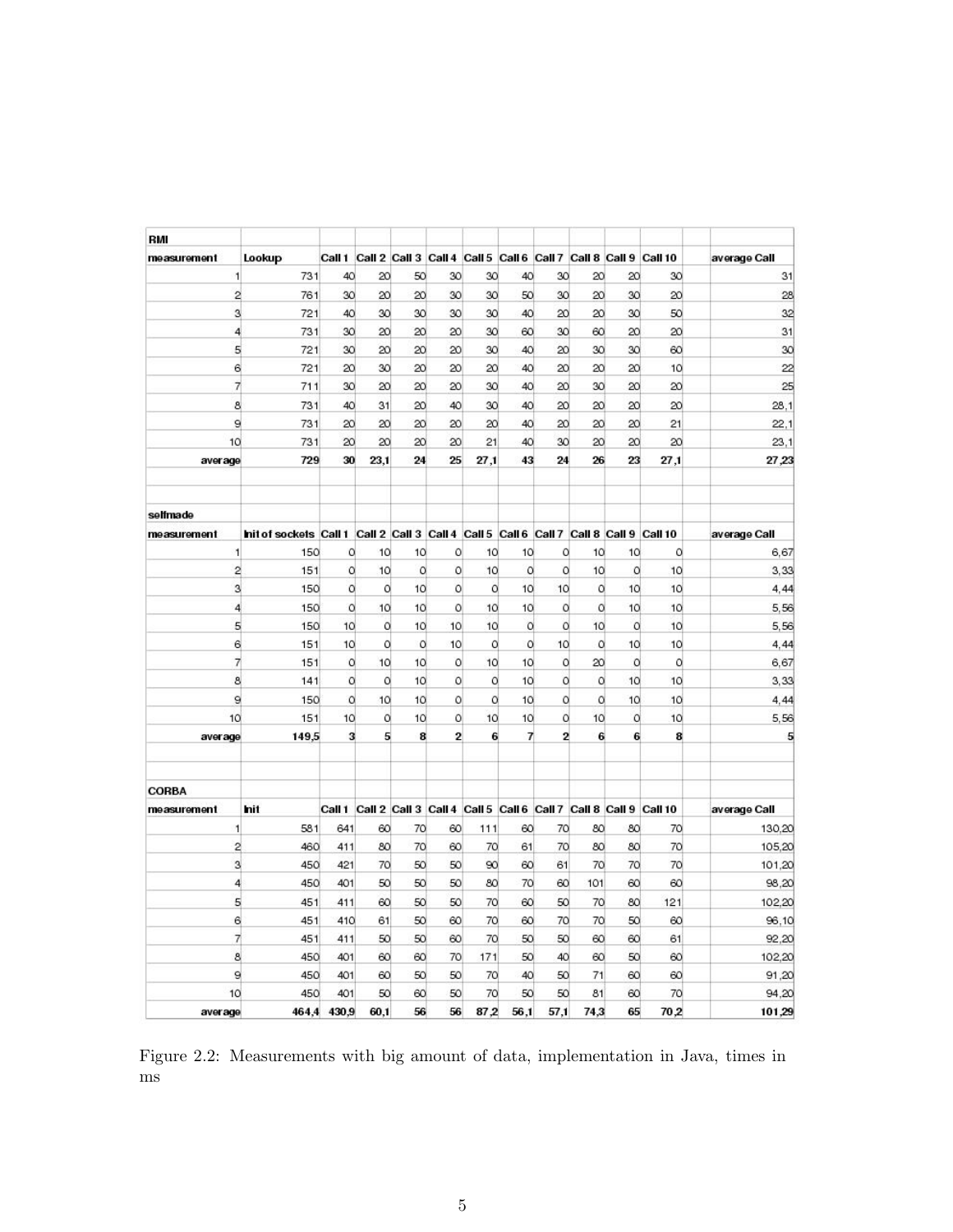## A Framework for System Wide Accessible Services

Marc Schiely

#### 3.1 Demands

For the design of the framework we had to fulfil various demands. Beside performance and platform independence, it was important that the communication technology used in the framework could easily be exchanged. The application should not know about the way it communicates with the service. This problem was solved by the introduction of stubs. The task of the stubs is to abstract from the used kind of communication technology.

Another demand was that new services could be plugged into the system without rewriting neither the framework nor the applications. The new service also should not know about the kind of communication technology. This abstraction was done by writing a compiler which generates the needed files for the new service with RMI-specific code inside.

The implemented services should run in the background. At the start-up of the machine, the services that are frequently used should be started. This way they would be accessible to the applications without additional delay when first used.

#### 3.2 Architecture

Because of the measures we made, we decided to implement the framework using RMI. Figure 3.1 shows the architecture of the framework.

First the Servicer must be started (1). It binds the Registry to a name so that it can be accessed by RMI. An application which wants to use a service needs the object AH-Stub. This stub provides a method getService(String) which can be used to get the service which is correlated to the service name (2).

If the service is not yet started, the registry starts it and binds it to the name which is found in the file Services.txt. For further requests for this service, the registry returns the name of the implementation of the service.

With the name the AH-Stub gets from the registry, it can create an RMI-Stub of the service. This is returned to the application. Now the application can call methods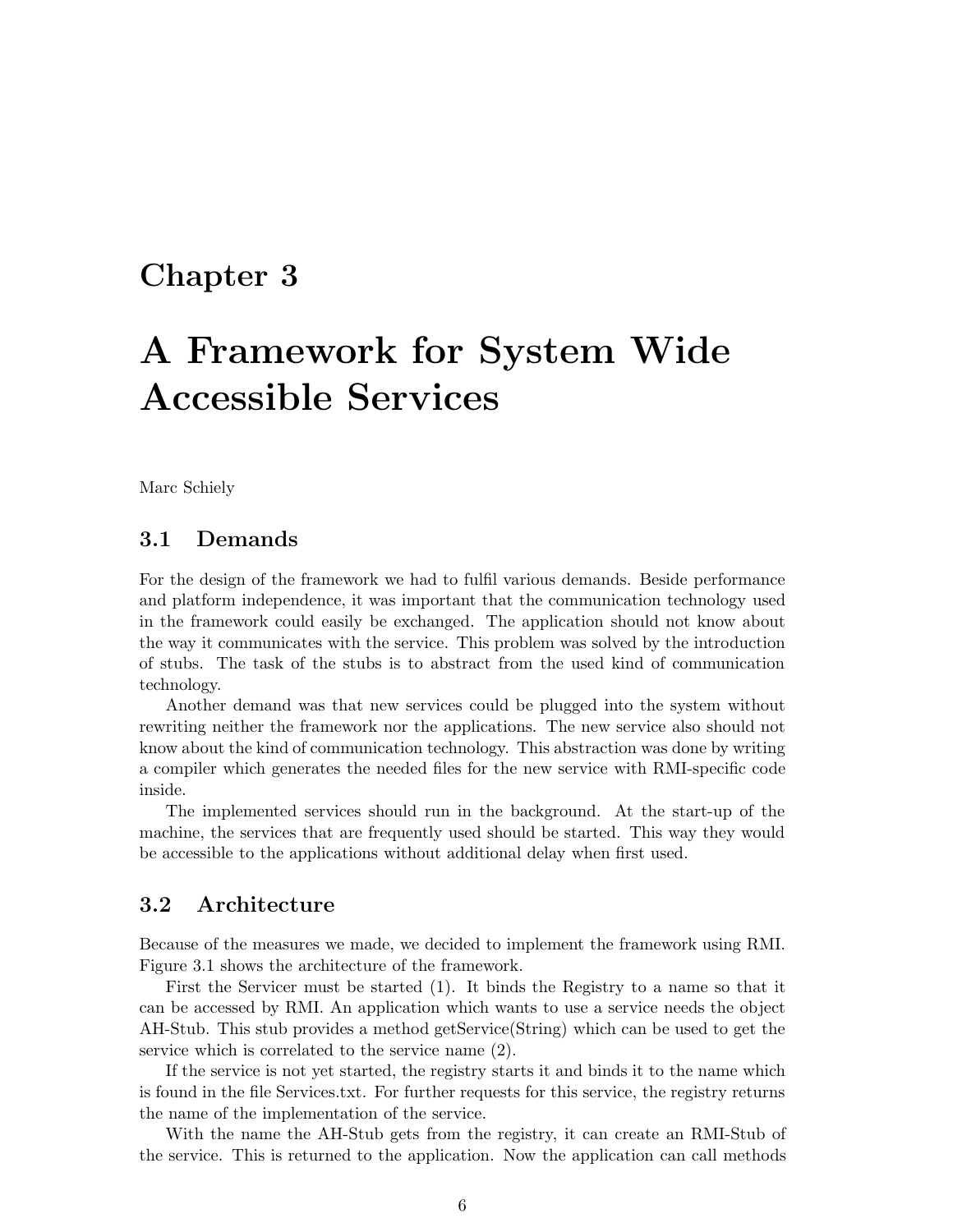

Figure 3.1: Framework for System Wide Accessible Services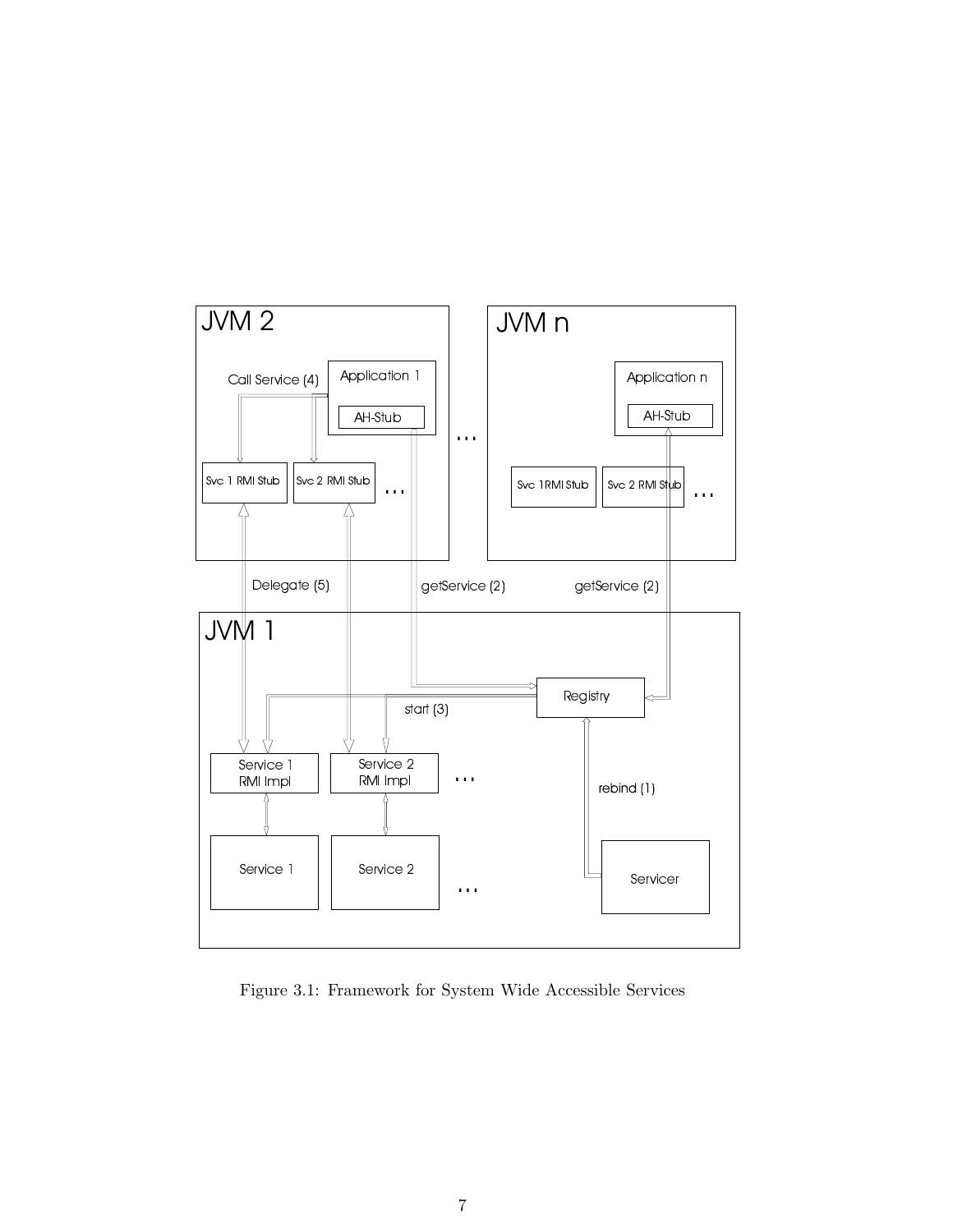as they are defined in the interface (4). The calls are delegated from the RMI-Stub to the RMI-Implementation (5) which calls the method on the real implementation and returns the result to the application.

#### 3.3 Changing the Communication Technology

The following classes have to be newly implemented, in order to exchange the communication technology used.

- Servicer: still starts the registry and makes it accessible to the AHStub.
- AHStub: provides a method getService(String) which returns an instance of a service.
- Registry: the interface between the services and the AHStub.
- AHSCompiler: if needed, a new compiler has to be written. This has to generate the files containing the specific code for the communication technology.

The applications using the services have to use the new AHStub. The service files specific to a communication technology must be adapted.

#### 3.4 Open Problems

The framework does not allow any callbacks. Therefore the services can not call methods on applications. This may be implemented in a future work.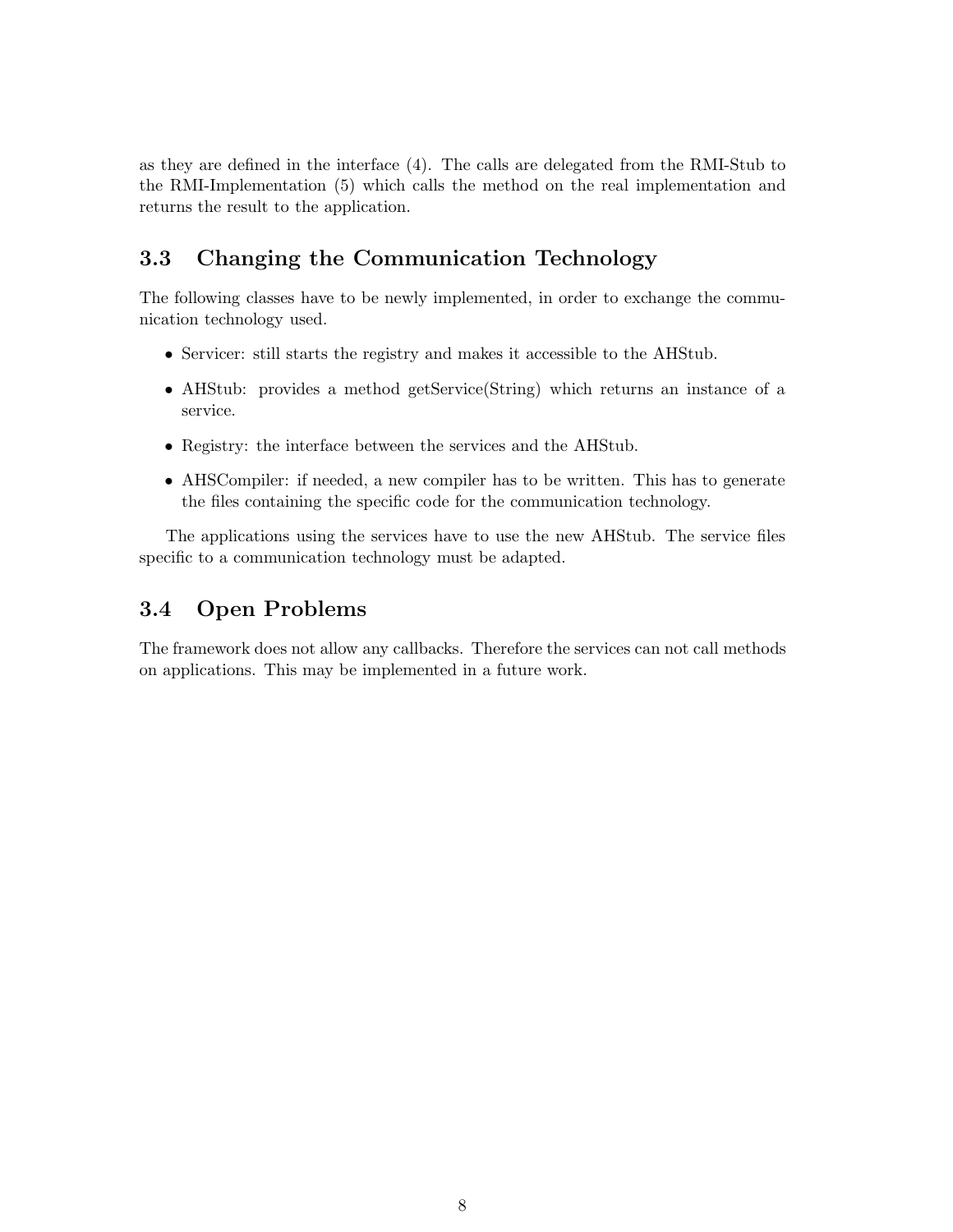## Service Compiler for RMI Framework

Marc Schiely

#### 4.1 Purpose of Compiler

The demand of not knowing about the communication technology leads to the requirement that the service should not contain any RMI-specific code. So we need a compiler that inserts the code needed into the classes and generates the stubs that are used for the communication between applications and services.

The so-called AHSCompiler takes the interface and the name of a new service as its input and generates three needed classes and a skeleton for the implementation of the service.

#### 4.2 Description of Finite State Machines

Figure 4.1 contains the schemas of the finite state machines that are used in the compiler.

- The FSMInterfaceScanner is used to generate the interface with RMI specific code. This interface is needed by the RMI compiler.
- The FSMStubScanner generates the stub, which is used by the applications to communicate with the services.
- The FSMSkeletonScanner generates a skeleton for the implementation of the service which is compiled.

#### 4.3 Usage of Compiler

Because the compiler generates files and has to put them into the right directory, it must be run from the directory where the package ad-hoc is placed.

The parameters to start the compiler are the following:

• Fully qualified interface name of the new service.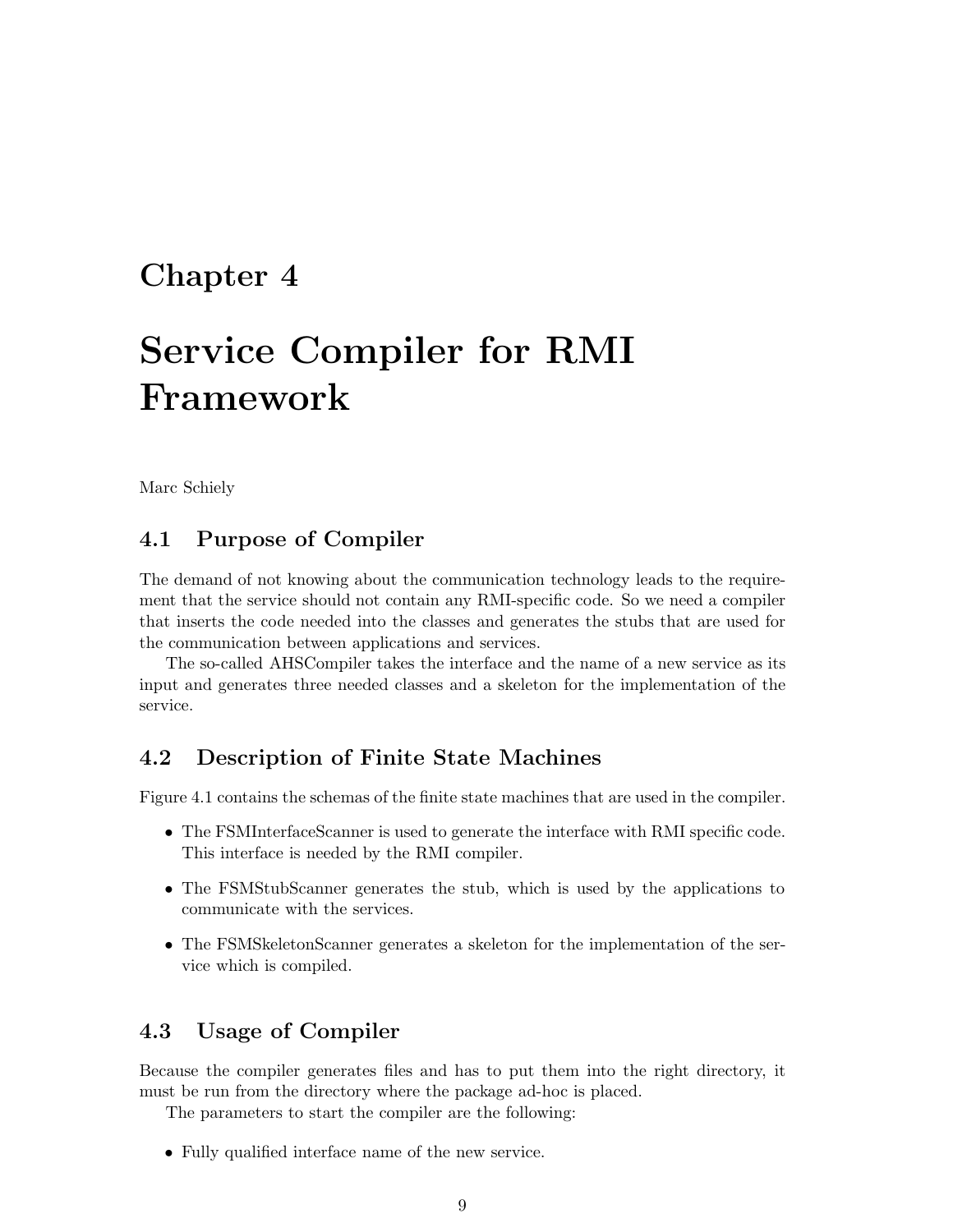• Name of the implementation class file without package path – if an implementation does not exist, then a skeleton is built with the specified class name.

The new service has to be registered in the file Services.txt in the directory "adhoc". The form of the entry must be: ServiceInterfaceName=ImplementationClassName

- ServiceInterfaceName must be the fully qualified Java name of the service interface.
- ImplementationClassName must be the class name of the implementation without the package name.

If the service should be started at the start-up of the Servicer, then it must also be registered in the file BasicServices.txt. The form of this entry must be: ServiceInterfaceName=1

• ServiceInterfaceName again has to be the fully qualified Java name of the service interface.

#### 4.4 Requirements of Compiler

- The compiler uses rmic and javac, which must be installed on the machine.
- It is important that each service provides a constructor with exactly one parameter, namely an Integer representing the ad-hoc address of the machine.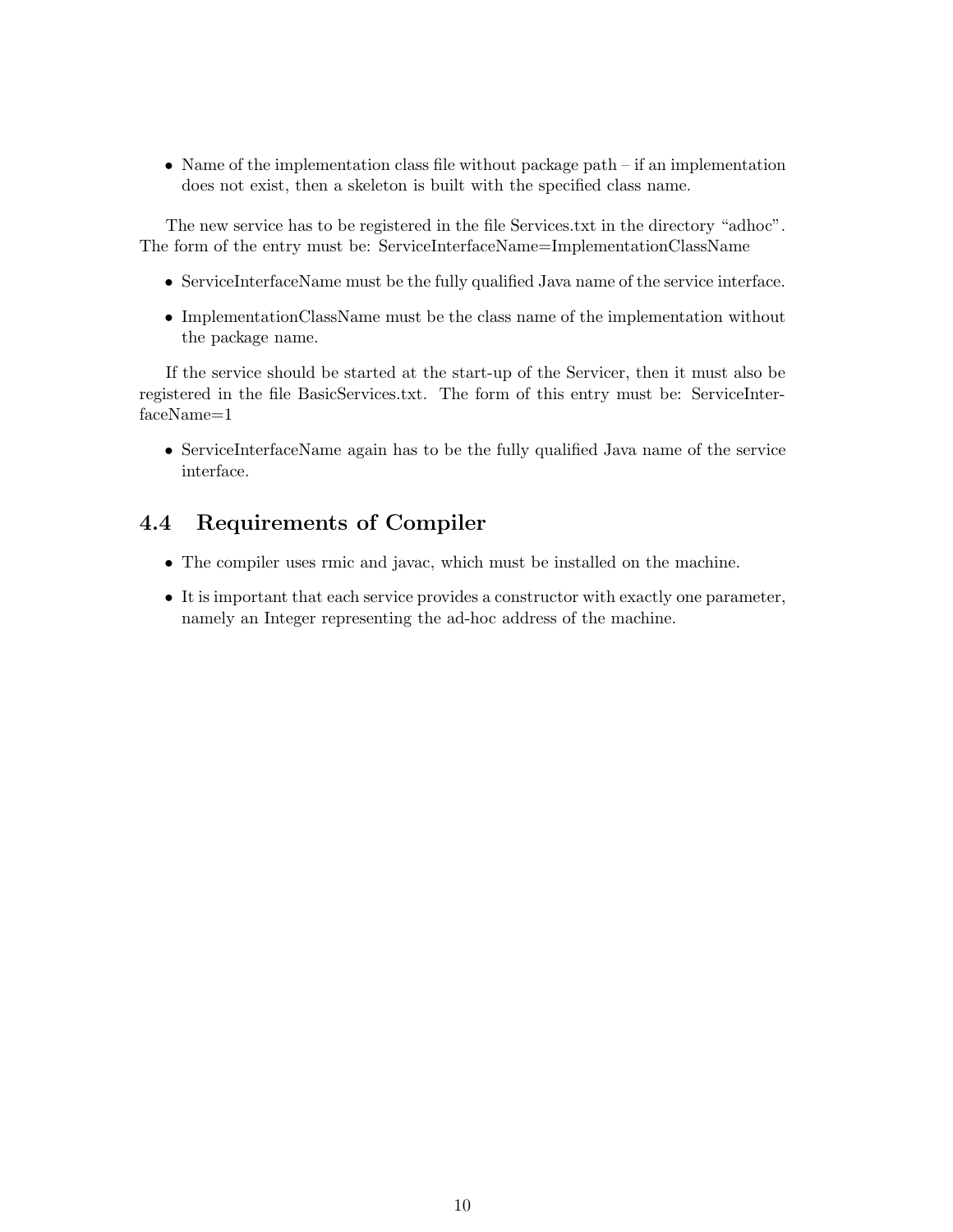#### **FSMStubScanner**

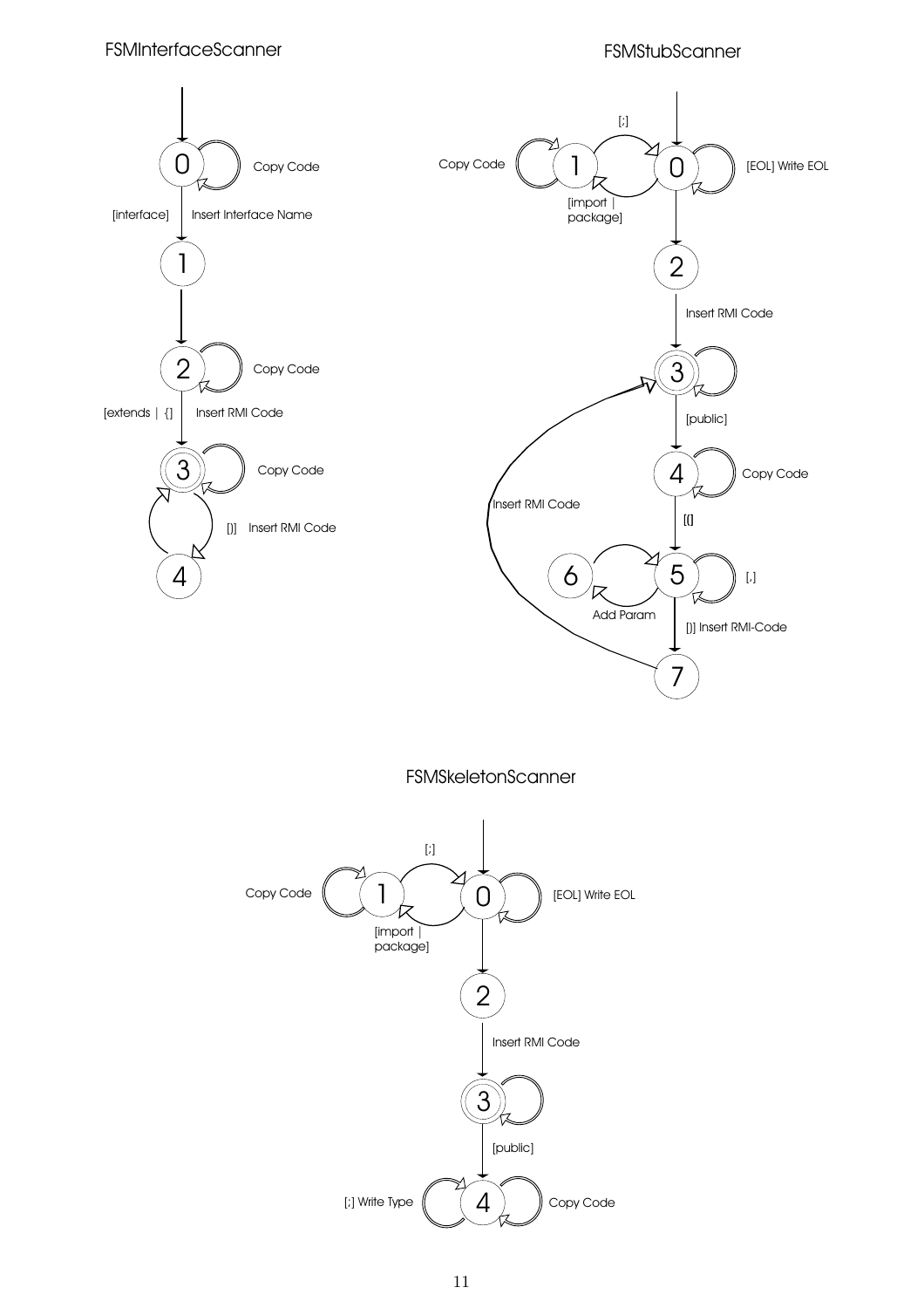## Implementing new Services

Marc Schiely

#### 5.1 Requirements of Service

The services must follow some guidelines:

- Each service must implement an interface which extends the interface AdHocService.
- A constructor with exactly one parameter, namely an Integer representing the ad-hoc address of the machine must be provided.

#### 5.2 Implementing a new Service

First the class name of the implementation has to be entered into Services.txt. After writing the interface for the service the files must be compiled with the AHSCompiler. If an implementation was provided before the AHSCompiler was run, then no further compilation is needed. Else a skeleton for the implementation is generated which can be used.

More than one implementation can be used. When changing the implementation of a service, the name of the implementation has to be entered in the file Services.txt. Afterwards, the service must be recompiled with the AHSCompiler. No more changes are needed.

To start the Servicer which provides the services, use the file "Servicer.bat" on Windows platforms or "Servicer" on UNIX platforms. These files are located in the directory "adhoc".

#### 5.3 Using Services in Applications

A service can be used in any application by calling getService(String) on an instance of AHStub which encapsulates the registry mechanism of the employed communication technology. The parameter is the fully qualified java name of the interface of the service. On the instance returned, method calls can be made as usual.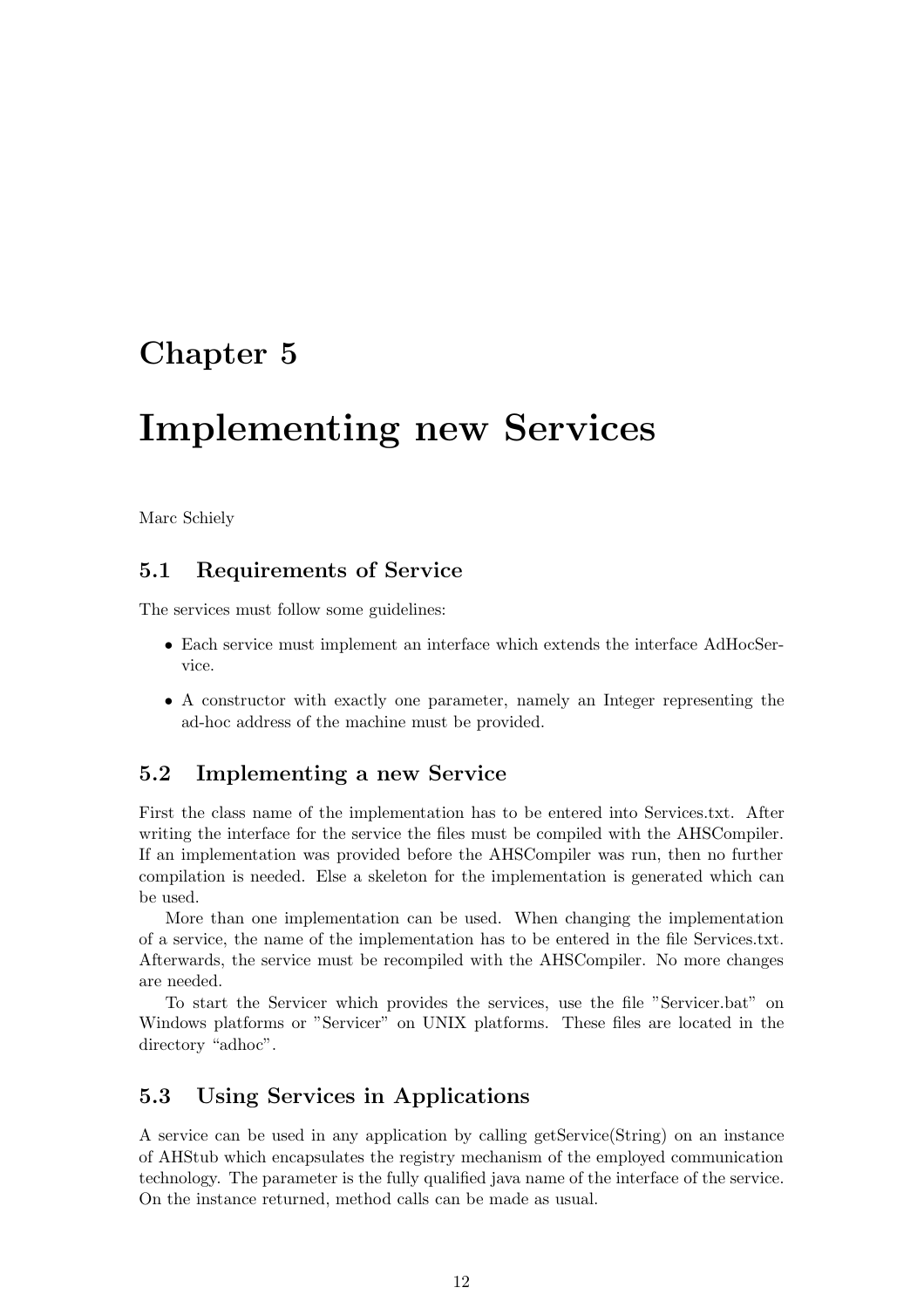## Ad-Hoc-Services

Clemens Schroedter

#### 6.1 General design

The class AHSocketImpl extends the class AdHocNotifier and implements the socket for our ad-hoc services. The AHSocketImpl has an inner class, the ReceiverThread. This Thread is listening to the AHSocketImpl. Each service has to implement the interface AdHocService. If the service should receive anything, the service needs a Listener which implements the interface AHSocketListener. This Listener then has to be registered with AHSocketImpl.addAHSocketLister(AHSocketListener). Once registered, the Listeners are getting notified if a packet with the same type as returned by the method AHSocketListener.getType() has been received. The packets should be generated with the PacketFactory. In this class all packet and listener types are defined. There are two different packetformats: PacketImpl, MHPacketImpl. The PacketImpl is for sending a packet in the single hop modus. The MHPacketImpl is for sending a packet in the multiple hop modus.

PacketImpl

| sender address | receiver address | type   | ID     | Data            |
|----------------|------------------|--------|--------|-----------------|
| 2 bytes        | 2 bytes          | 1 byte | 1 byte | variable length |

MHPacketImpl

| sender address<br>2 bytes | receiver address<br>2 bytes | . .<br>origin<br>sender address<br>2byte | origin<br>receiver address<br>2 bytes | type<br>bvte | ID<br>byte | Data<br>variable length |  |
|---------------------------|-----------------------------|------------------------------------------|---------------------------------------|--------------|------------|-------------------------|--|
|                           |                             |                                          |                                       |              |            |                         |  |

Figure 6.1: The format of single and multiple hop packets, implemented by PacketImpl and MHPacketImpl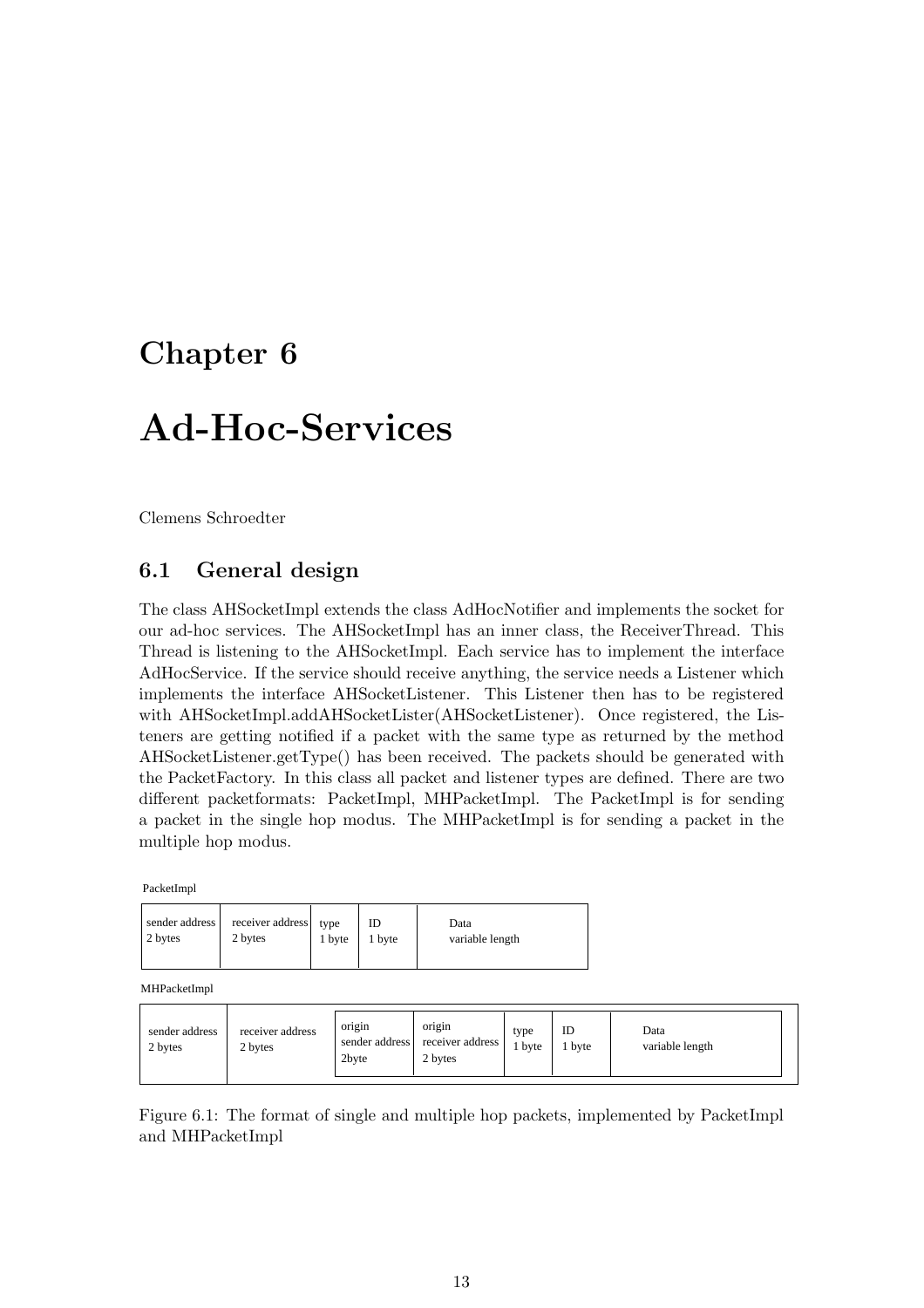#### 6.2 Basic Ad-Hoc-Services

#### 6.2.1 Neighborhood service

The task of a neighborhood service is to deliver the actual neighbors. By actual neighbors we mean the communication partners which can be reached directly, they are all in the range of the WLAN card. Therefore the neighborhood service must run a thread in the background to be up to date. This service is a basic service.

#### NHServiceImpl1

The neighborhood service uses 2 classes, NHActivator and NHListener to check the environment. The NHActivator starts the process of discovering the area with sending pings. Pings are sent every 3 seconds by default. This can be changed with the method NHService.setBound(int ub). The NHListener registers neighbors in the Neighbour class and answers a ping with a pong. The Neighbour class removes old neighbors, if there was no ping or pong heard within a specified time. The time can be set with the method NHService.setRuntime(long time ); the default time is 10 seconds.

#### NHServiceImpl2

This is a dummy testing service. It returns the Vector [1,2].

#### 6.2.2 Forwarding service

The nature of this service is absolutely reactive. If a multihop or flooding packet is received, this service has to ensure that the packet is forwarded. To prevent that a packet is being forwarded multiple times, it is necessary that the service remembers all packets it forwarded once. With this information, it can distinguish whether or not it has to forward this message. The identification of a packet is made by the tuple (OriginSenderAddress, packetid). The tuple window has a size of 1'000 entries.

#### ForwardingServiceImpl1

The ForwardingListener forwards the packet, if it is for somebody else and the hop counter (TTL) is not zero. If a packet has been forwarded, the hop counter is decreased. The packet is forwarded as a MHPacketImpl. These packets are sent via broadcast, this means the receiver address is set to zero. The TTL can be set in the class Hops. This information will statically be used.

#### ForwardingServiceImpl2

The ForwardingListener2 forwards the packet if it is for somebody else and if the hop counter (TTL) is not zero. If the OriginReceiver is directly reachable, the packet is being unpacked to a single hop packet (PacketImpl) and is directly sent to the OriginReceiver. If the OriginReceiver is not in the neighborhood, the packet is being forwarded as MHPacketImpl. To know whether the OriginReceiver is directly reachable or not the neighborhood service is being used.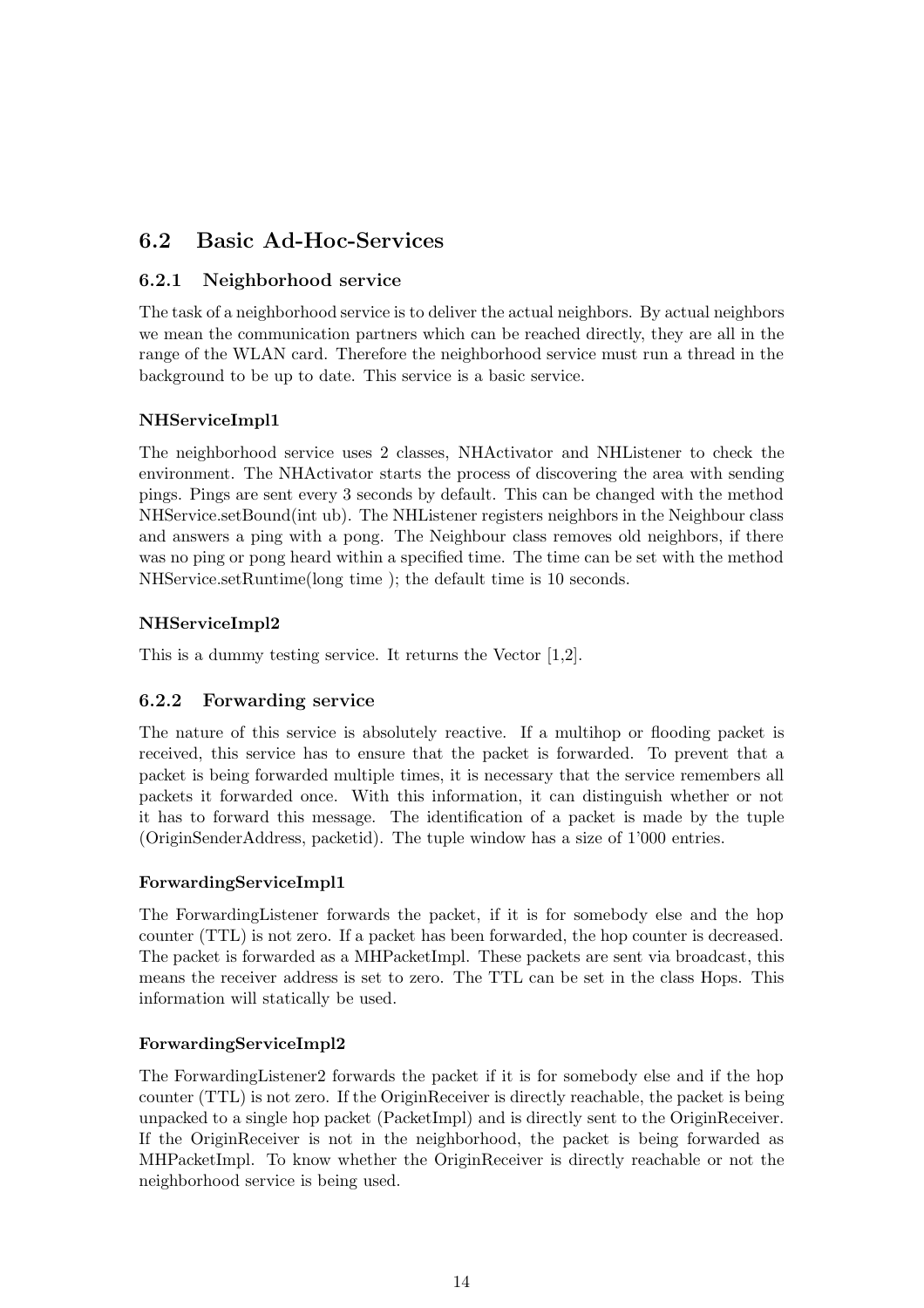#### 6.2.3 Sniffer service

It may be of interest to know who has been reachable during the time we run the AdHocServices. Therefore, this reactive service sniffes all received packets. By knowing all sender and OriginSender addresses, we know everybody who was ever reachable. Of course this service has to be started when the AdHocServices are started to be sure that all addresses are sniffed.

#### SnifferServiceImpl1

All sniffed addresses are returned as a Vector by the method getAllSniffedAddresses().

#### 6.3 Non-Basic Ad-Hoc-Services

#### 6.3.1 Flooding service

With this service, it is convenient to send a flooding message. The flooding service may be used by other services.

#### FloodingServiceImpl1

This service uses a multihop packet, in which there is a flooding packet encapsulated. Receiving a flooding packet, the packet is being unpacked and all waiting services with the same type as the unpacked message will be notified.

#### 6.3.2 Messaging service

The messaging service is thought to be used to exchange messages.

#### MessagingServiceSHImpl

With this service, the messages are sent in a single hop packet. This is only useful if one knows surely that the communication partner is close enough. To return the message to the application of the receiver, it uses the notifier service.

#### MessagingServiceSMHopImpl

In this service, multihop packets are being used if necessary. To check if a receiver is reachable within one hop, the neighborhood service is used.

#### 6.3.3 Notifier service

An application can register itself if it implements the interface AdHocApplication. To register, the application has to pass a reference to itself to the service. The application can also unregister passing its id. To get unique ids, the id should be generated with the class ApplicationId. A service, e.g. the messaging service, can call the notify method to pass the received message to the waiting applications. The advantage of this mechanism is, that the application does not have to perform polling. The disadvantage is that the application is now running in the Java Virtual Machine of the Notifier service. A callback mechanism which allows the service to notify the application is not implemented.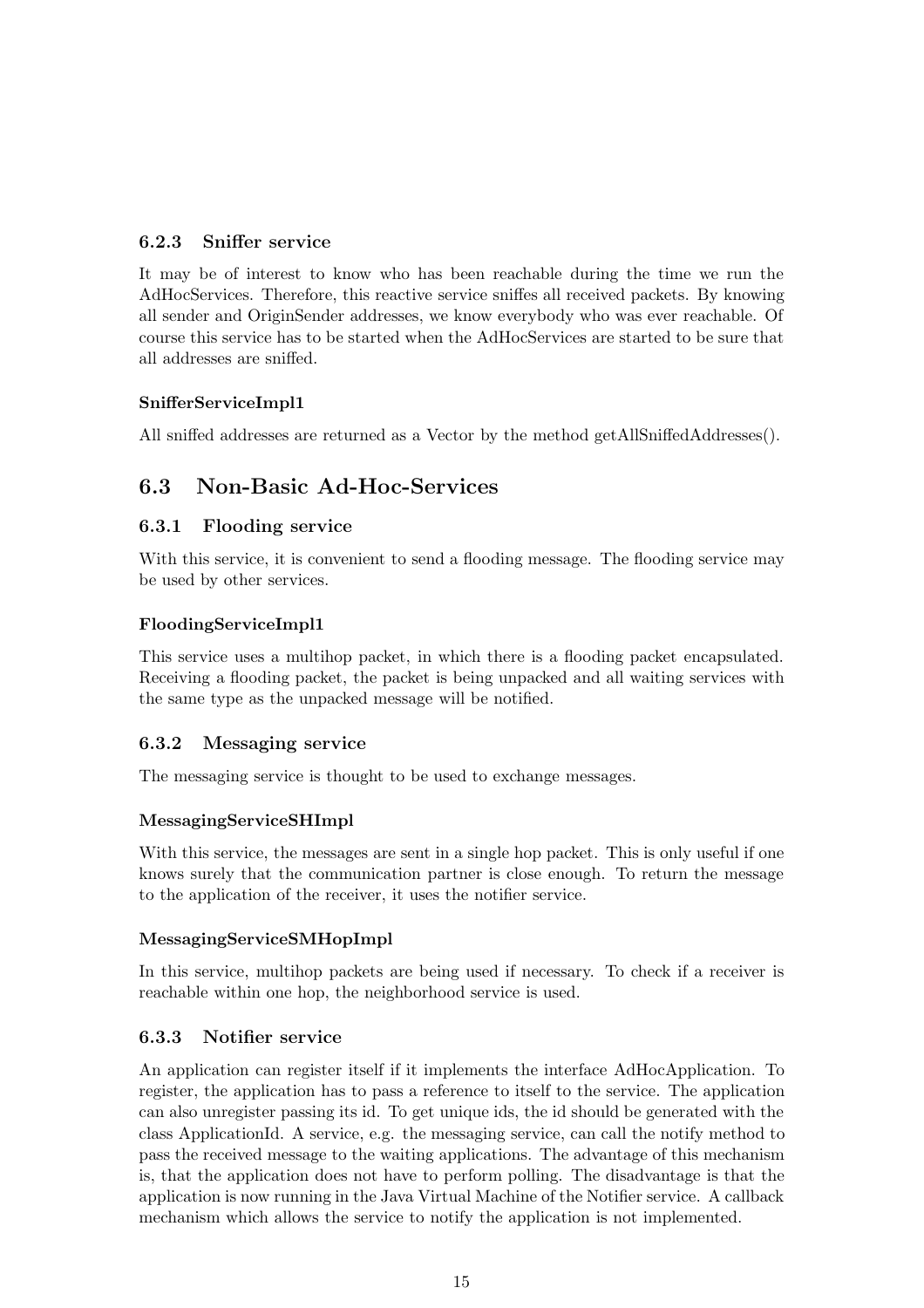#### NotifierServiceImpl

To keep track of who wants to be notified this implementation uses a Vector to store the corresponding applications.